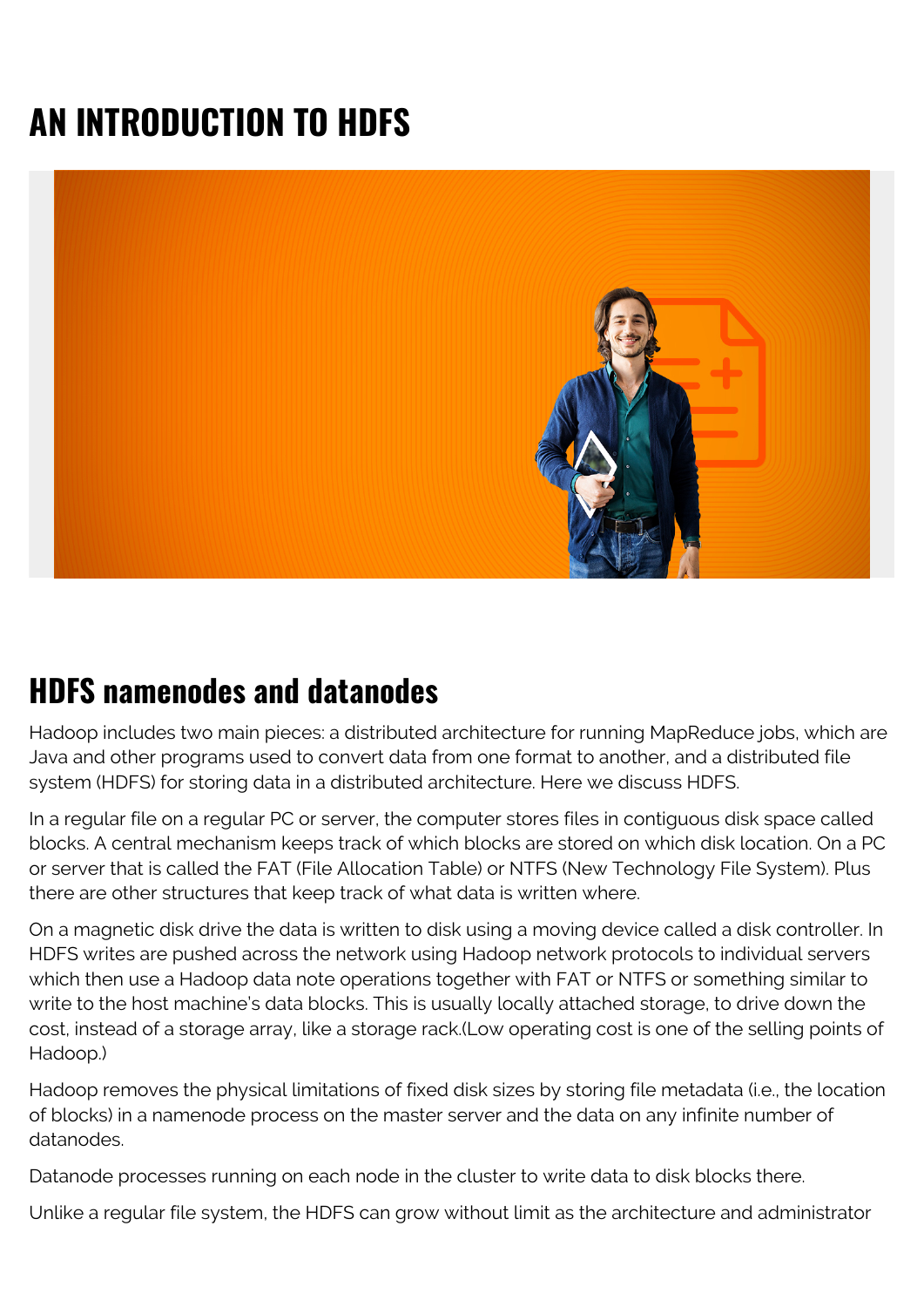can add nodes at will. This abstraction of a single file across multiple computers lets files grow without limits as to their size.

But it also serves as a handy bucket notation where users can conventionally store files without having to give any thought to what directory they are mounted on, etc. For example they can copy any kind of file to hdfs://(server name):port and can retrieve that from any computer on the network.

Many other big data products like Spark, Storm, Cassandra Hbase, Hive, etc. use at least part of HDFS for their applications.

*(This article is part of our [Hadoop Guide](https://blogs.bmc.com/blogs/hadoop-introduction/). Use the right-hand menu to navigate.)*

#### **HDFS only writes data, does not update**

In Hadoop you can only write and delete files. You cannot update them.

The system is made to be resilient and fail proof because when each datanode writes its memory to disk data blocks, it also writes that memory to another server using replication. The number of replicas is set by the user. And Datanodes can be made rack aware. This is necessary because redundancy does not work when you write data to two disk drives in the same rack, that share the same electric power and network connections.

Data blocks on a regular PC are something like 4K or 64K in size. But in Hadoop they are often 64MB.

Hadoop is a batch system so it is not designed to read data fast. Instead it is designed to write large amounts of data and retrieve that using batch MapReduce jobs.

Below we show a diagram of the basic architecture.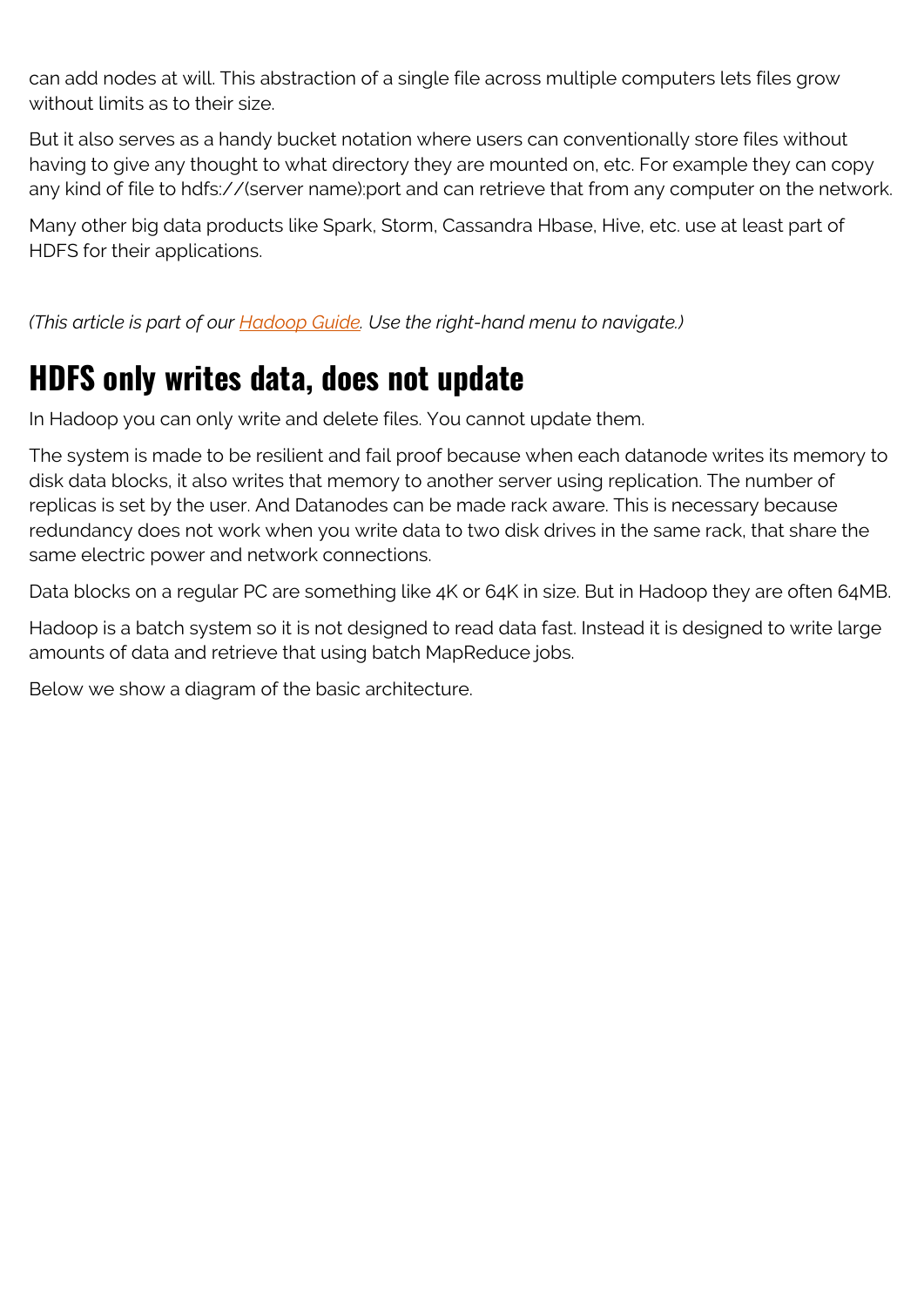

Here we see a

mount point/home/foo/data. This is called a Namespace. This folder does not exist on any disk, it is just an abstraction across the cluster. The namespace exists across all datanodes.

The namenode tells the datanodes where to write data. The datanodes report back into which block and drive they have written data to the namenode, so that one central repository can know that. The namenode duplicates that information into a secondary name node.

The datanodes write data to local storage in block format, just like a regular PC. So in the case of a failed disk drive the namenode can reconstruct the data on another data note. (In a large data center disk drives fail daily.) The namenode use the Editlog to keep track of all the write operations. The edit log is written to the namenode server on regular disk local storage. This file is called the FSImage. Hadoop truncates the Editlog as transactions is the FSImage metadata file are written to the datanodes.

# **HDFS CLI**

You work with Hadoop files either from a client program using the API, like the Java program shown below, or the command line. The commands are almost exactly the same as regular Linux commands: ls, mkdir, chown, etc. So they are very easy to use. The only difference is you write "hadoop fs -(command". For example hadoop fs -ls lists files in a directory (namespace).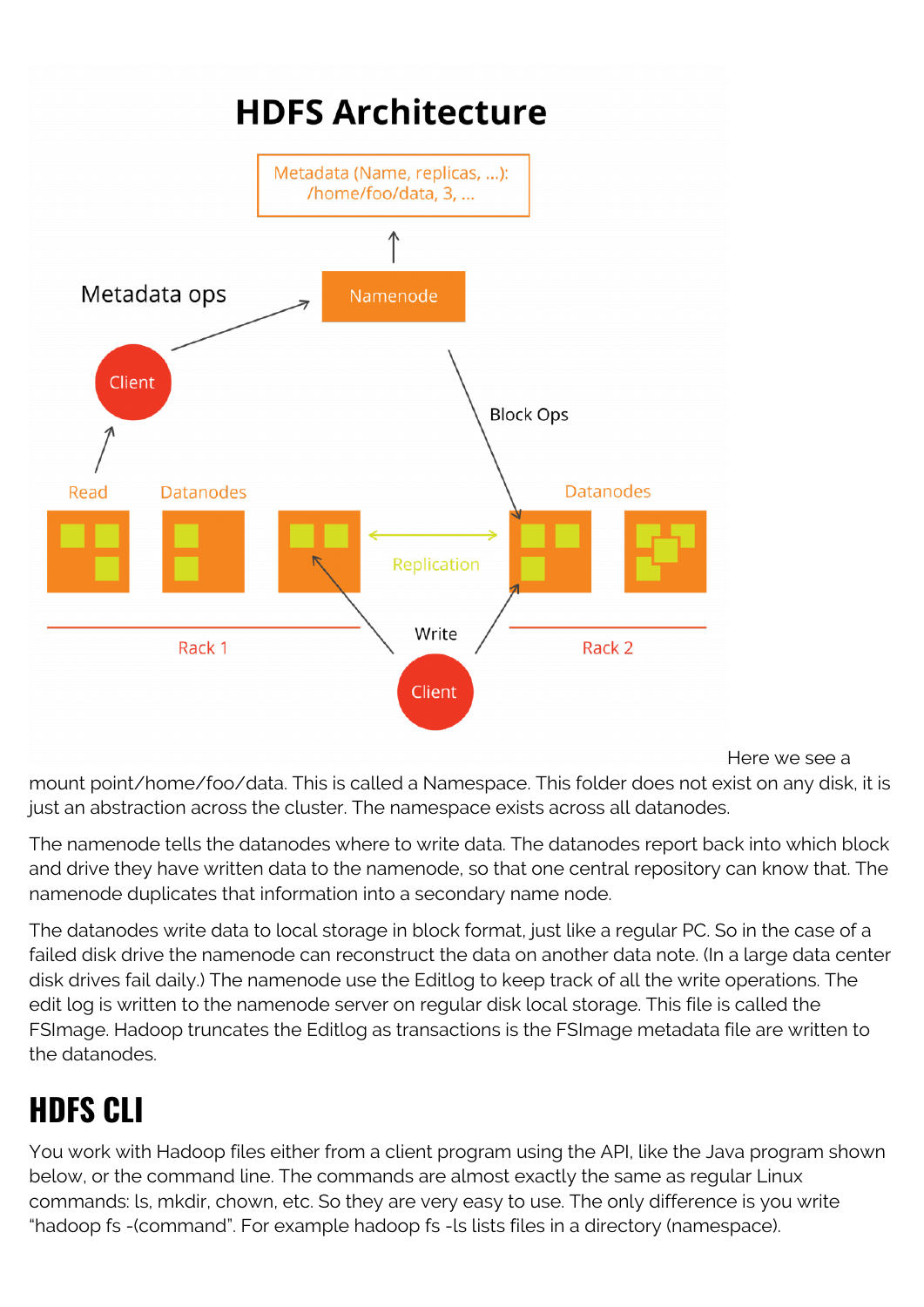The full list of CLI commands are:

appendToFile cat checksum chgrp chmod chown copyFromLocal copyToLocal count cp createSnapshot deleteSnapshot df du dus expunge find get getfacl getfattr getmerge help ls lsr mkdir moveFromLocal moveToLocal mv put renameSnapshot rm rmdir rmr setfacl setfattr setrep stat tail test text touchz truncate usage

The is command output looks just like regular Linux command:

hadoop fs -ls /data -rw-r--r-- 1 root supergroup 1081141 2017-03-31 15:37 /data/ssh.log

#### **HDFS configuration**

The HDFS parameters list is very long and is best checked in the **Hadoop manual**. In brief there are only a few parameters that you need to set to get Hadoop running in local or node mode. The most commons ones related to storage are shown below:

#### **hdfs-site.xml**

 dfs.namenode.name.dir file:///usr/local/hadoop

 dfs.datanode.name.dir file:///usr/local/hadoop

**core-site.xml**

 fs.defaultFS hdfs://hadoop-master:9000/

Turns on or off permissions checking.

 dfs.permissions false

#### **Java**

Hadoop is written in Java. Apache Pig creates Java MapReduce programs based upon SQL commands typed into the console. So it is good to know Java if you want to work with HDFS. Here is an example program Hdfs.java to copy a String to a file in HDFS. First source the environment:

export HADOOP CLASSPATH=\$(\$HADOOP HOME/bin/hadoop classpath)

Compile the program like this:

```
javac -classpath ${HADOOP CLASSPATH} Hdfs.java
```
Then run it like this:

java -cp .:\$HADOOP\_CLASSPATH Hdfs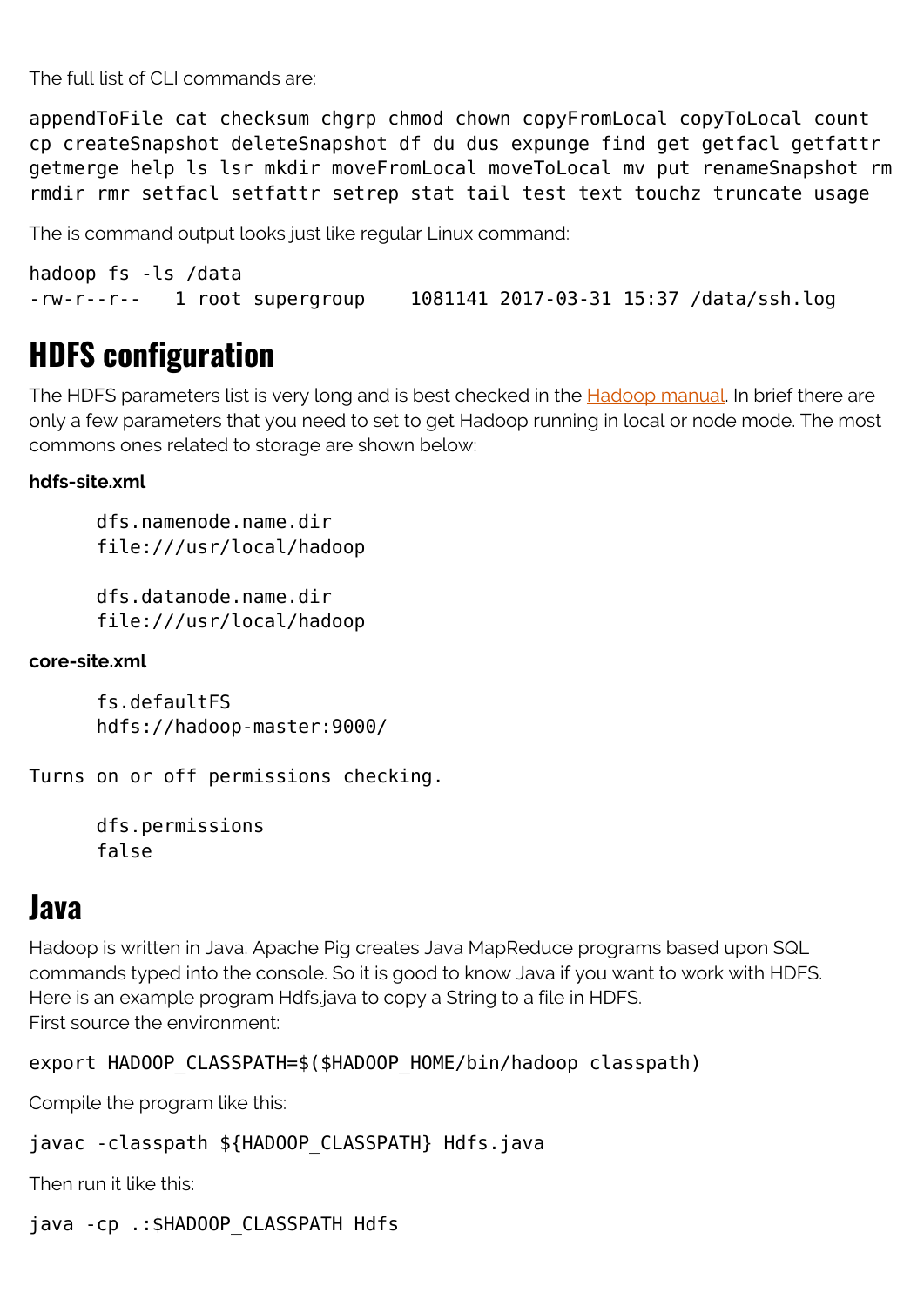Here is the source of Hdfs.java.

```
import java.io.BufferedInputStream;
import java.io.BufferedOutputStream;
import java.io.File;
import java.io.FileInputStream;
import java.io.FileOutputStream;
import java.io.IOException;
import java.io.InputStream;
import java.io.OutputStream;
import org.apache.hadoop.conf.Configuration;
import org.apache.hadoop.fs.FSDataInputStream;
import org.apache.hadoop.fs.FSDataOutputStream;
import org.apache.hadoop.fs.FileSystem;
import org.apache.hadoop.fs.Path;
public class Hdfs {
public static void main(String[] args) throws IOException {
Configuration conf = new Configuration ();
FileSystem fileSystem = FileSystem.get(conf);
        Path path = new Path("/data/silly.txt");
  FSDataOutputStream out = fileSystem.create(path);
String helloWorld = "Hello Hadoop World.";
out.writeBytes(helloWorld);
out.close();
fileSystem.close();
}
}
When we first run this we get this error:
Permission denied: user=walker, access=WRITE,
inode="/data":root:supergroup:drwxr-xr-x
So change the folder permission just as you would with the Linux chown command:
```
hadoop ds -chown walker /data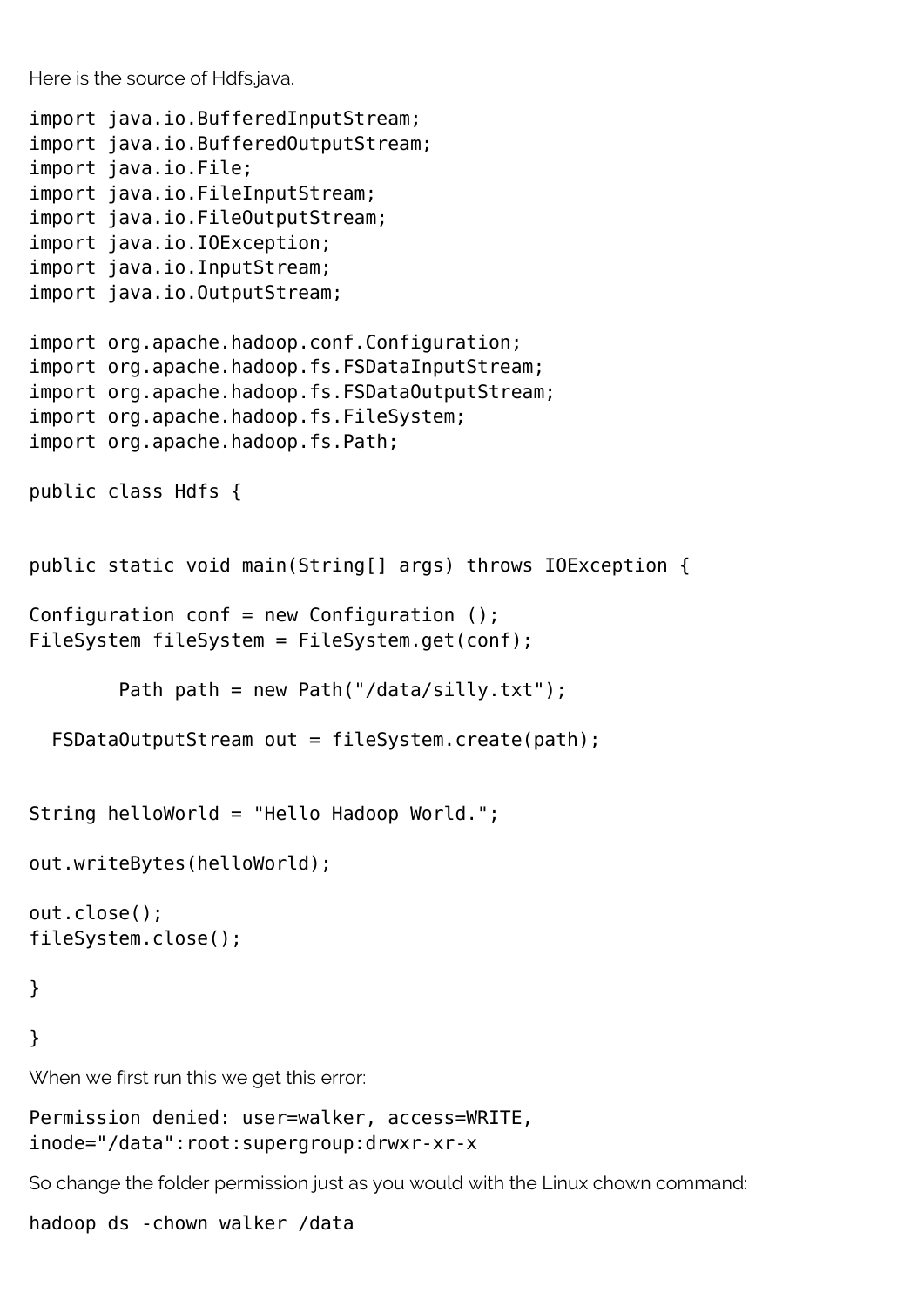Then cat the file's contents to show that it workd:

hadoop fs -cat /data/silly.txt

Hello Hadoop World.

### **Hadoop file names**

Hadoop files created by Map and Reduce are stored as a varying number of files in folders. This is because such jobs are split into parallel processes and run across the cluster. So when you run a MapReduce job and you set the output folder as:

```
FileOutputFormat.setOutputPath(job, "/data.txt);
```
The output is split into a files called "success" and "partn" in the folder /data.txt/ where n ranges from 1 to how every many partitions this step was divided into.

# **Hadoop file storage**

Hadoop uses several file storage formats, including Avro, Parquet, Sequence, and Text.

#### **Avro**

Avro serialization for Hadoop writes data in JSON byte format so it can be consumed by programs written in any language. Avro is built into Hadoop. (Serialization means writing data to storage, like a field or web session or file.) With Avro you can represent complex structures (Arrays, customClass) in addition to primitives (.e.g., int, float, boolean).

# **Parquet**

Parquet is a row and column storage format added to Hadoop by Cloudera and Twitter. It is like Hbase which is a storage mechanism on Hadoop to store columns of data, positioned close to each other for fast retrieval in a row-column storage design. HBase is the open source implementation for Google's Big Table database. Parquet is designed to serialize complex structures in bulk, like the classes you define in Java, Python, and other languages, together with their member fields and functions. Parquet supports APache Hive, Pig, and Spark storage as well.

### **Sequence Files**

Is a JSON text file, but stored in binary (key-value= format. So (a=>b) would be stored as (01100001->01100010). There are 3 types of sequence files, the difference being whether the keys and values are compressed or not. Those uses these codecs for compression: BZip2Codec, DefaultCodec, GzipCodec. Without explaining how those work observe that a string of 6 bits of 1 could be written as something like "6 1's" thus taking up less space than 6 actual 1s.

## **Plain Text (csv and txt)**

Needs no explanation.In Java it is designated: